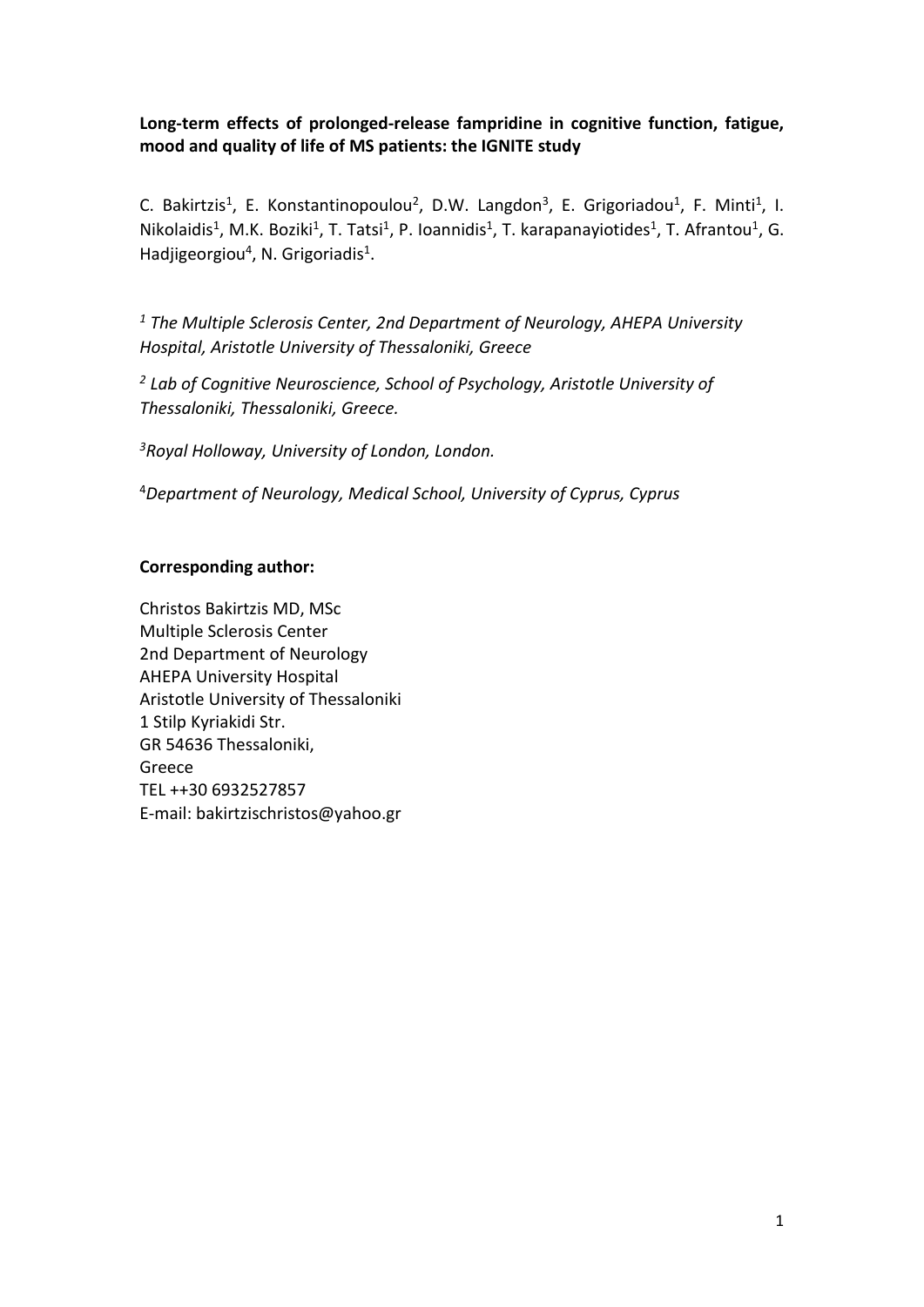## **Abstract**

**Background:** Studies have reported conflicting results regarding the potential benefit of prolonged release (PR) fampridine in other domains besides walking. Moreover, only a small number of studies have explored long- term effects of PR fampridine. The aim of this study was to assess cognitive function, quality of life, mood and fatigue in MS patients treated with fampridine after 6 and 12 months of treatment.

**Methods:** IGNITE was an observational, open label study**.** Subjects were examined with the timed 25-foot walk (T25FW) and the BICAMS battery and were asked to complete the Multiple Sclerosis Impact Scale (MSIS-29), Modified Fatigue Impact Scale (MFIS), Beck Depression Inventory-II (BDI-II) and MS International Quality-of-Life questionnaire (MUSIQOL) at baseline and at weeks 24 and 48. Patients were subgrouped into responders (n:40) and non-responders (n:20) according to T25FW performance after 2 weeks on treatment.

**Results:** After 6 months, statistically significant improvement was observed on T25FW (p<0.001), SDMT (p<0.001) and MSIS29 (p<0.001), for responders. After 1 year on treatment, statistically significant improvement was observed in T25FW (p <0.001), MSIS29 (p=0.004), SDMT (p<0.001) and MUSIQOL (p=0.03) for responders. There were no statistically significant improvements for the non-responders.

**Conclusions:** PR Fampridine may have a beneficial effect on information processing speed though not on memory. Study data provide some evidence that fampridine treatment may reduce the impact of MS on daily activities and improve quality of life but has no effect on subjective fatigue and mood.

**Keywords:** fampridine, cognition, fatigue, quality of life, BICAMS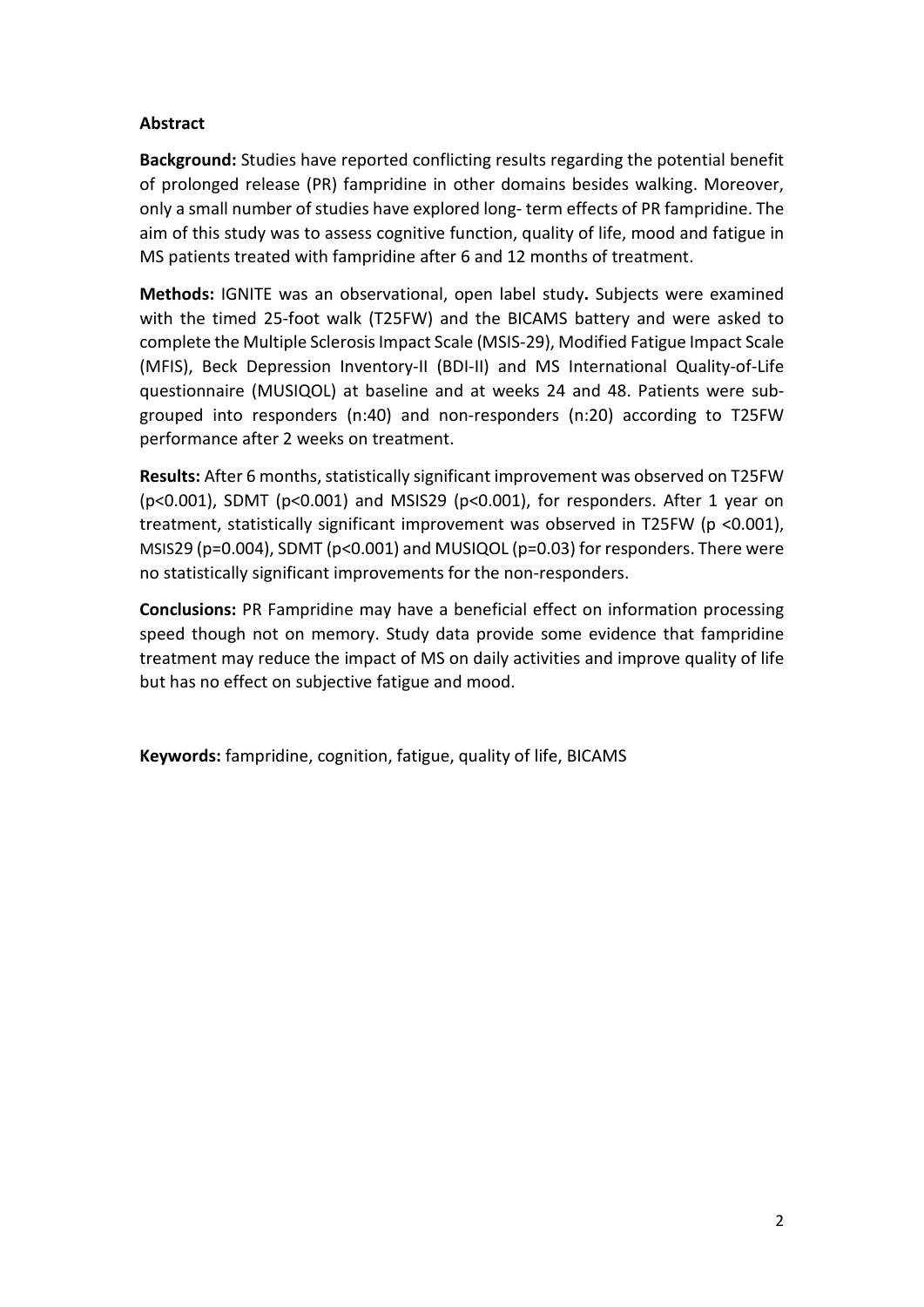## **1.Introduction**

Multiple sclerosis (MS) is one of the most common disabling diseases of the Central Nervous System (CNS) especially during early adult life [1].Walking difficulties occur often during the course of the disease and interfere with daily activities of people with MS (PwMS).[2,3]Walking impairment is considered one of the most disabling symptoms of the disease, according to PwMS ,[4] while there is increasing evidence that deterioration of gait in the absence of active inflammatory processes might be one of the symptoms signaling the transition from relapsing-remitting to secondary progressive MS[5]. Cognitive impairment occurs in about half of PwMS, [6] fatigue is the most commonly reported symptom [7] and mood disturbances are frequently observed [8]. These all have a negative impact on patients' everyday functioning, ability to work and quality of life. [9]

Fampridine is a potassium channel blocker that improves the impaired axonal conduction associated with CNS demyelination [10] and has been approved as a symptomatic treatment, for the improvement of walking in adult PwMS with walking disability (EDSS 4-7). According to phase III studies, [11,12] 38% of patients presented an average 25% improvement in the ttimed 25 Foot Walk (T25FW), while post marketing studies have suggested that the percentage of responders may be higher. [13-15]. The long-term impact of prolonged release (PR) fampridine in walking has also been studied and findings suggest a sustained beneficial effect in walking ability [16,17] In addition, several studies explored the potential benefits of PR fampridine in cognition, fatigue and quality of life of PwMS with conflicting results [18-22].

The aim of this investigator initiated, observational study (an **I**nvestigator Initiated Observational Study to Evaluate the Lon**g**-Term Effects of Prolo**n**ged-release Fampr**i**dine on Cogni**t**ive Performance, Fatigu**e**, Depression and Quality of Life in MS Patients. 'IGNITE') was to assess cognitive function, quality of life, depression and fatigue in adult PwMS, after 6 months and 1 year on treatment with PR fampridine. Together with the identified need for real life data regarding the use of PR fampridine in the everyday clinical setting, the results from this study may provide additional information regarding the selection of appropriate candidates for PR fampridine treatment.

## **2.Materials and methods**

#### *2.1 Study population*

Sixty adult MS patients (31 females; age  $51 \pm 9.4$ ) fulfilling the Greek prescription guidelines for PR fampridine were recruited to this investigator initiated, open label, prospective study. Testing was conducted in the Multiple Sclerosis Center of AHEPA University Hospital, was approved by the ethical committee of Aristotle University of Thessaloniki and was performed in accordance with the ethical standards of the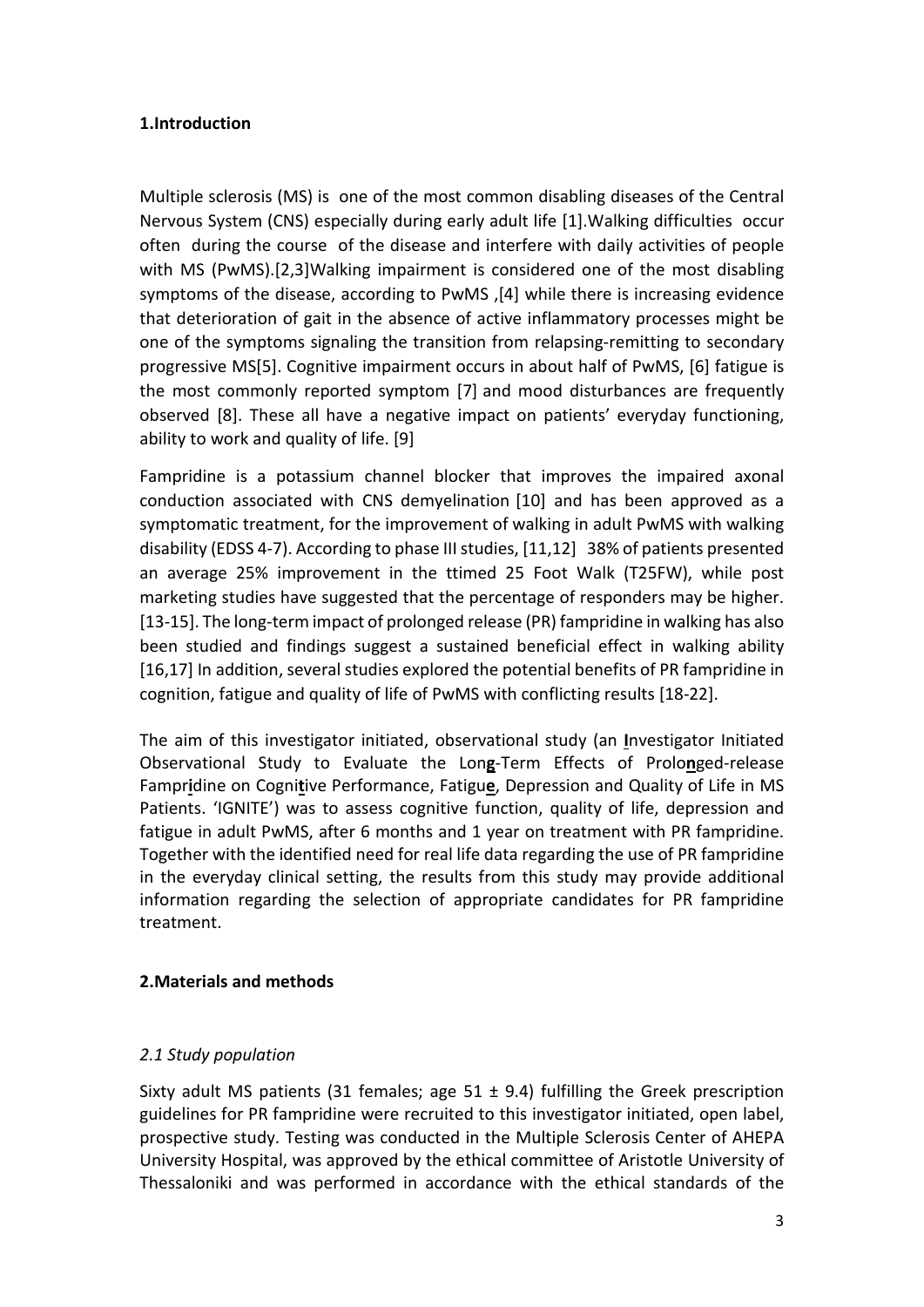Helsinki Declaration. Patients included in the study had to be free of relapses or disease progression for at least 3 months and not been exposed to fampridine in the past. Since concomitant symptomatic treatment for fatigue and mood could interact with study results, we recruited patients not willing to receive antidepressants, stimulants, anxiolytics or a psychotherapeutic intervention of any kind. All patients provided written informed consent prior to participation in the study.

## *2.2 Study Design*

Patients were evaluated regarding their disability status and walking speed by an experienced neurologist. Cognitive assessment was performed by a trained neuropsychologist in a quiet room with no distractions. In addition, all patients were asked to complete self-administered questionnaires about quality of life (QoL), impact of MS in daily activities, fatigue and mood. Visits were performed at baseline and after 6 and 12 months. After 2 weeks on treatment with PR fampridine, patients were reevaluated regarding walking ability and sub grouped into responders and nonresponders depending on their walking performance as measured by T25FW. An improvement of at least 20% in T25FW performance was used to designate responders in most of the patients; for those with a baseline performance less or equal to 8 seconds, an improvement of at least 15% was considered indicative of a responder [21]. Non-responders discontinued PR fampridine but were assessed in the same follow ups as responders. Detailed records of any adverse events were kept and adherence to treatment was also taken into account. The study flow chart is presented in **figure 1**.



*Figure 1. Study flow chart.*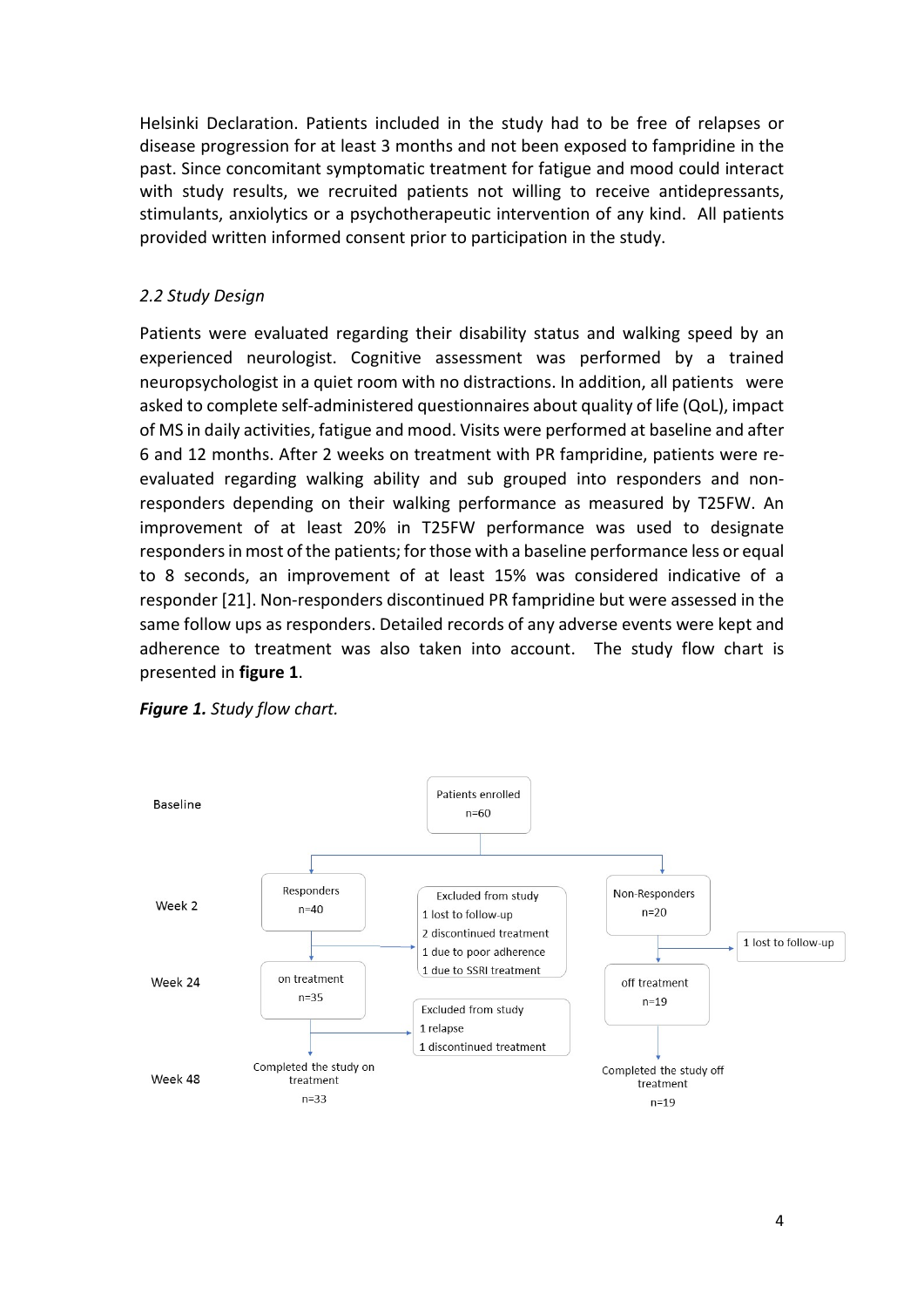#### *2.3 Assessment tools*

Patients' disability was assessed on the Expanded Disability Status Scale (EDSS) and walking ability was evaluated using the T25FW. Patients' cognitive function was assessed using the Greek validated version of the BICAMS battery. [23,24] This comprised the Symbol Digit Modality Test (SDMT, information processing speed) [25], Greek Verbal Learning Test (GVLT, verbal memory) [26] and Brief Visuospatial Memory Test Revised (BVMT-R, visual memory) [27]. The total number of words and items across learning trials was used for scoring the GVLT and BVMT-R tests. Alternate forms were used for each visit in order to avoid practice effects. Patients were also asked to complete the Modified Fatigue Impact Scale (MFIS) [28],

the Beck Depression Inventory -II (BDI-II) [29], the Multiple Sclerosis Impact Scale [30] (MSIS*-*29) and the MS International Quality-of-Life questionnaire (MusiQoL) [31].

# *2.4 Statistical analysis*

To conduct the statistical analysis, IBM SPSS Statistics Version 23 was used. First, descriptive statistics were calculated and data were tested for their normality with Shapiro-Wilk Test. Paired Samples t-test and non-parametric Wilcoxon Signed Rank test were implemented for normal and not normal distributed data respectively, to evaluate the impact of the drug administration on patient's scores on the tests that were conducted in the different visits. Results with p-values lower than 0.05 were considered significant.

## **3. Results**

Overall, 33 (82.5%) responders and 19 (95%) non-responders completed all visits. Patients' demographics and disease characteristics are presented in table 1. Subgroup demographics were comparable in some extent, regarding age p:0.19 and disease duration p:0.87. Among the responders, the percentages of patients according to the type of their disease were: Relapsing Remitting MS (RRMS) 27,5%, Primary Progressive (PPMS) 35% and Secondary Progressive (SPMS) 37,5%. Alternatively, 61% of RRMS, 82,3% of PPMS and 60% of SPMS responded to treatment. Moreover, baseline assessments were similar between responders and non-responders, besides lower baseline MSIS-29 and T25FW performance in the responders' group. Detailed data regarding the performance of both groups in all visits are presented in table 2.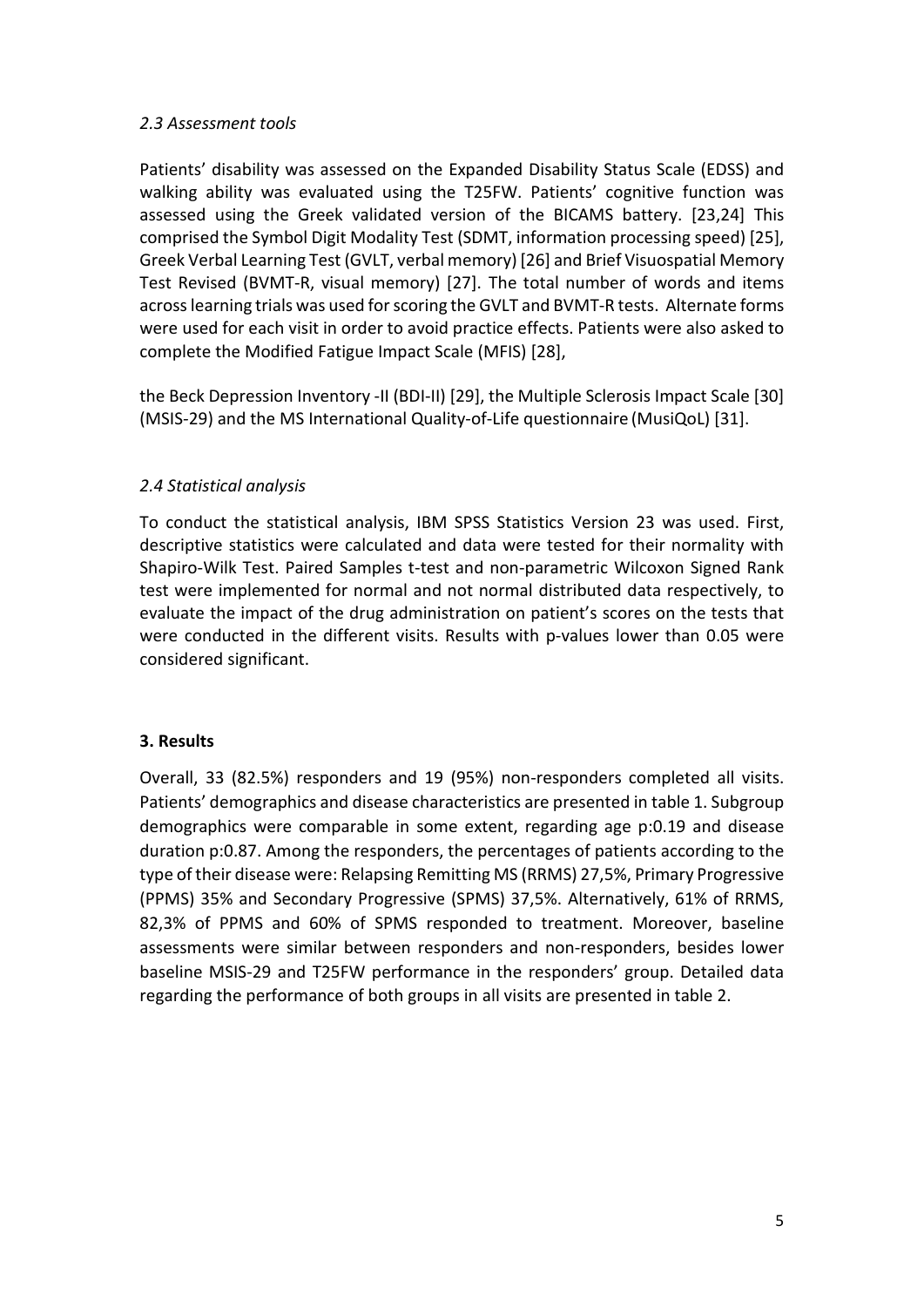*Table 1. patients' demographics and disease characteristics at baseline, after 2, 24 and 48 weeks. (R: responders, NR: non-responders, RR: relapsing-remitting, PP: primary progressive, SP: secondary progressive)*

| Timepoint                          | baseline     | Week 2      |              | Week 24   |              | Week 48       |              |
|------------------------------------|--------------|-------------|--------------|-----------|--------------|---------------|--------------|
|                                    | All patients | R           | <b>NR</b>    | R         | <b>NR</b>    | R             | <b>NR</b>    |
| Number of patients (n)             | 60           | 40          | 20           | 35        | 19           | 33            | 19           |
| Females (%)                        | 31 (51,6%)   | 19(47.5%)   | 12(60%)      | 17(48.5%) | 11(57.8%)    | 15(45.4%)     | 11(57.8%)    |
| Mean (median) age                  | 51 (51)      | 52.5 (51.5) | 48 (50)      | 52.4(52)  | 48(51)       | 52.5(53)      | 48(51)       |
| Mean (median) years from diagnosis | 13.7(13)     | 14(14)      | 12.9(10)     | 14.4(14)  | 13.2(12)     | 14.1(14)      | 13.2(12)     |
| Mean (median) EDSS score           | 5.5(6.0)     | 5.3(5.5)    | 5.4(5.5)     | 5.3(5.5)  | 5.9(6.0)     | 5.3(5.5)      | 5.9(6.0)     |
| Type of MS (RR-PP-SP)              | 18-17-25     | 11-14-15    | $7 - 3 - 10$ | 11 11 13  | $7 - 2 - 10$ | $9 - 11 - 13$ | $7 - 2 - 10$ |

**Table 2:** Performance of both groups in baseline, week 24 and week 48. All p values correspond to group comparisons regarding baseline performance. Statistically significant probability values are presented in italics. Total number of items recalled across the learning trials was used for scoring GVLT and BVMT-R. Results are presented as mean (SD). R: responders, NR: non-responders.

| <b>Measures</b>   |             | <b>Baseline</b> | Week 24    |         |            | Week 48 |              |         |            |         |
|-------------------|-------------|-----------------|------------|---------|------------|---------|--------------|---------|------------|---------|
|                   | R           | <b>NR</b>       | R          | p value | <b>NR</b>  | p value | $\mathsf{R}$ | p value | <b>NR</b>  | p value |
| Number (n)        | 35          | 19              | 35         |         | 19         |         | 33           |         | 19         |         |
| <b>EDSS</b>       | 5.4(0.8)    | 5.8(0.7)        | 5.3(0.9)   | 0.22    | 5.9(0.7)   | 0.74    | 5.3(0.9)     | 0.73    | 6.0(0.6)   | 0.37    |
| T25FW             | 15.6(9.5)   | 21.7(15.9)      | 12.3(7.9)  | < 0.001 | 25.3(19.9) | 0.54    | 12.8(8.2)    | < 0.001 | 25.6(18.6) | 0.49    |
| <b>BICAMS</b>     |             |                 |            |         |            |         |              |         |            |         |
| <b>SDMT</b>       | 32.0(13.6)  | 33.7(14.6)      | 35.6(14.6) | < 0.001 | 33.6(14.7) | 0.98    | 34.7(14.3)   | < 0.001 | 34.8(14.2) | 0.82    |
| <b>GVLT</b>       | 49.6(13.5)  | 50(6.9)         | 51.0(11.8) | 0.09    | 50(6.5)    | 1.00    | 50(11.5)     | 0.8     | 51.4(6.5)  | 0.52    |
| <b>BVMT-R</b>     | 14.1(6.2)   | 13(6.2)         | 14.3(6.1)  | 0.66    | 13.6(5.9)  | 0.75    | 14.8(6.6)    | 0.28    | 13.1(6.6)  | 0.9     |
| <b>MFIS</b> total | 43.9(14.4)  | 43.3(13.8)      | 42.7(13.7) | 0.33    | 43.6(13)   | 0.82    | 41.2(13.2)   | 0.08    | 41.2(14.6) | 0.09    |
| Cognitive         | 14.8(8.8)   | 13.1(7.2)       | 14.2(7.9)  | 0.55    | 13.1(5.8)  | 1.00    | 12.9(7.2)    | 0.15    | 11.2(7)    | 0.15    |
| Physical          | 24.2(6.1)   | 24.3(7)         | 24.5(6.3)  | 0.68    | 25.7(6.6)  | 0.33    | 23.8(6.4)    | 0.71    | 24.8(7.6)  | 0.70    |
| Psychosocial      | 4.6(1.6)    | 5.3(1.8)        | 4.8(1.9)   | 0.48    | 4.8(1.4)   | 0.15    | 4.6(1.6)     | 0.92    | 5.1(1.5)   | 0.63    |
| <b>BDI-II</b>     | 12.1(6.4)   | 14.1(6.8)       | 12.4(7.1)  | 0.66    | 12.5(4.4)  | 0.40    | 11.5(4.9)    | 0.67    | 12.2(5.1)  | 0.35    |
| <b>MSIS-29</b>    | 71.6 (14.4) | 76.5(17.4)      | 65.2(13.4) | < 0.001 | 74.5(13.3) | 0.33    | 64.8(13.9)   | 0.04    | 75.6(13.1) | 0.66    |
| <b>MusiQoL</b>    | 59.6 (10.5) | 56.9 (12.2)     | 61.8(8.0)  | 0.10    | 57.8(12.8) | 0.73    | 64.4 (13.1)  | 0.03    | 57.5(12.9) | 0.81    |

*EDSS: Expanded Disability Status Scale, T25FW: Timed 25 Foot Walk, BICAMS: Brief International Cognitive Assessment in MS, SDMT: Symbol Digit Modalities Test, GVLT: Greek Verbal Learning Test, BVMT-R: Brief Visuospatial Memory Test Revised, MFIS: Modified Fatigue Impact Scale, BDI-II: Beck Depression Inventory-II, MSIS-29: Multiple Sclerosis Impact Scale, MusiQoL: MS International Quality-of-Life questionnaire.*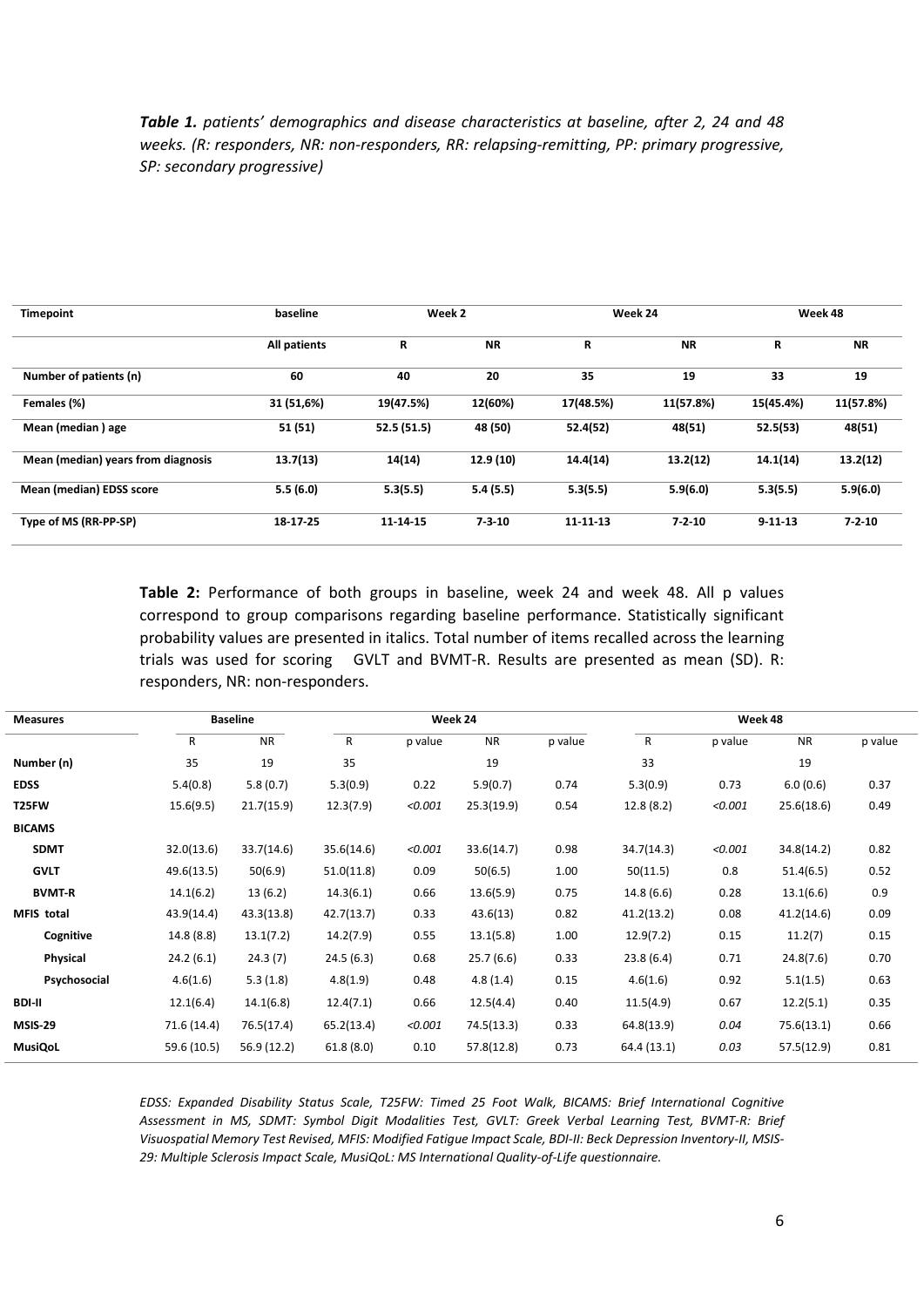#### *3.1 Disability status and walking ability*

Regarding disability status as measured by EDSS, no statistically significant change was observed by weeks 24 or 48 in both groups (responders p=0.22, p=0.73 respectively, non-responders p=0.74, p=0.37 respectively). However, there was some individual variation. Six responders demonstrated a 0.5-1-point improvement in EDSS score after fampridine treatment due to change in their ambulation score. Four responders and seven non-responders had a higher EDSS compared to baseline by the end of the study. Walking ability, as expected, improved with statistical significance for the responders group at both week 24 and 48, but not in the non-responders group, when compared to baseline. (responders week 24 p<0.001; week 48 p<0.001).

## *3.2 Cognitive function*

Both groups were assessed with the BICAMS battery at baseline, 6 and 12 months, using alternate forms at each visit. Regarding cognitive processing speed, statistically significant improvement in SDMT performance was observed in the responders group at both week 24 (p<0.001) and 48 (p<0.001), but not in the non-responders group (p =0.98, p=0.82 respectively). At week 24, responders demonstrated a mean change of  $3.63 \pm 3.18$  points in SDMT performance, compared to -0.11  $\pm$  1.97 for non-responders (p=0.0001). By week 48, responders presented a mean change of  $3.12 \pm 2.89$ , compared to 1.05 ± 2.07 for non-responders (p=0.0008) (**figure 2)**.



**Figure 2.** Performance of both groups in Symbol Digit Modalities Test (SDMT).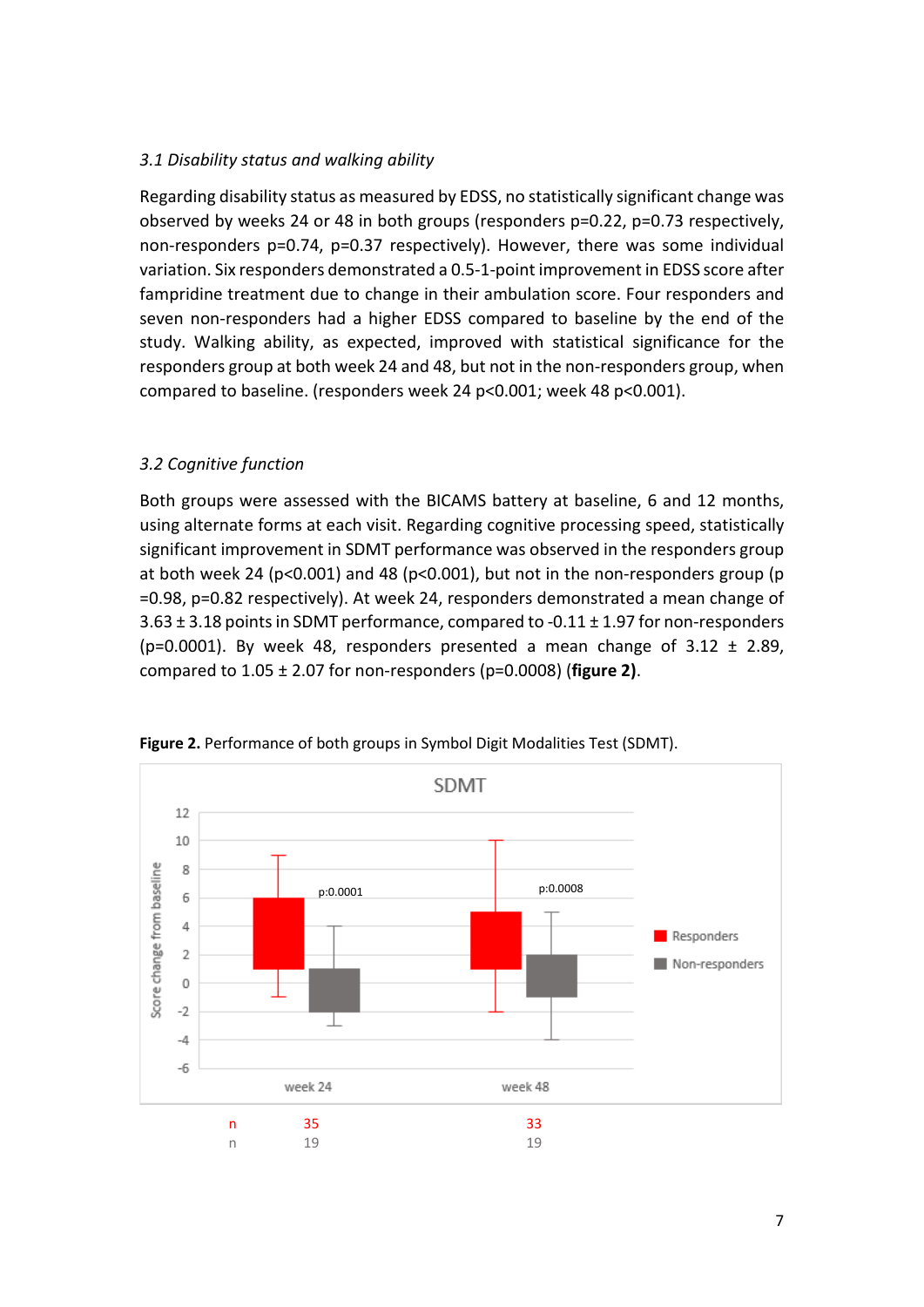To investigate the clinical significance of the SDMT results, the criterion of 4-points change was applied [32,33]. In the responders group, in week 24, 18/35 (51,4%) demonstrated a 4-point improvement, while the rest presented changes less or equal to ±3 points and thus were classified as stable. In week 48, 17/33 (51.5%) of responders presented at least a 4-point improvement in SDMT performance and the rest remained stable. No patient in the responder group presented a decline in the performance by more than 4 points. In the non-responders group, in week 24, a 4 point improvement was observed in 1/19 (5.2%), while in week 48 2/19 (10.5%) patients demonstrated a 4 -point improvement and 1/19 (5.5%) patient presented a 4-point decline on SDMT performance **(figure 3).** There were no significant changes in verbal or visual memory function, for either group, at either time point (table 2).



**Figure 3.** Percentage of patients with clinically meaningful change in Symbol Digit Modalities Test performance in week 24 and week 48, compared to baseline.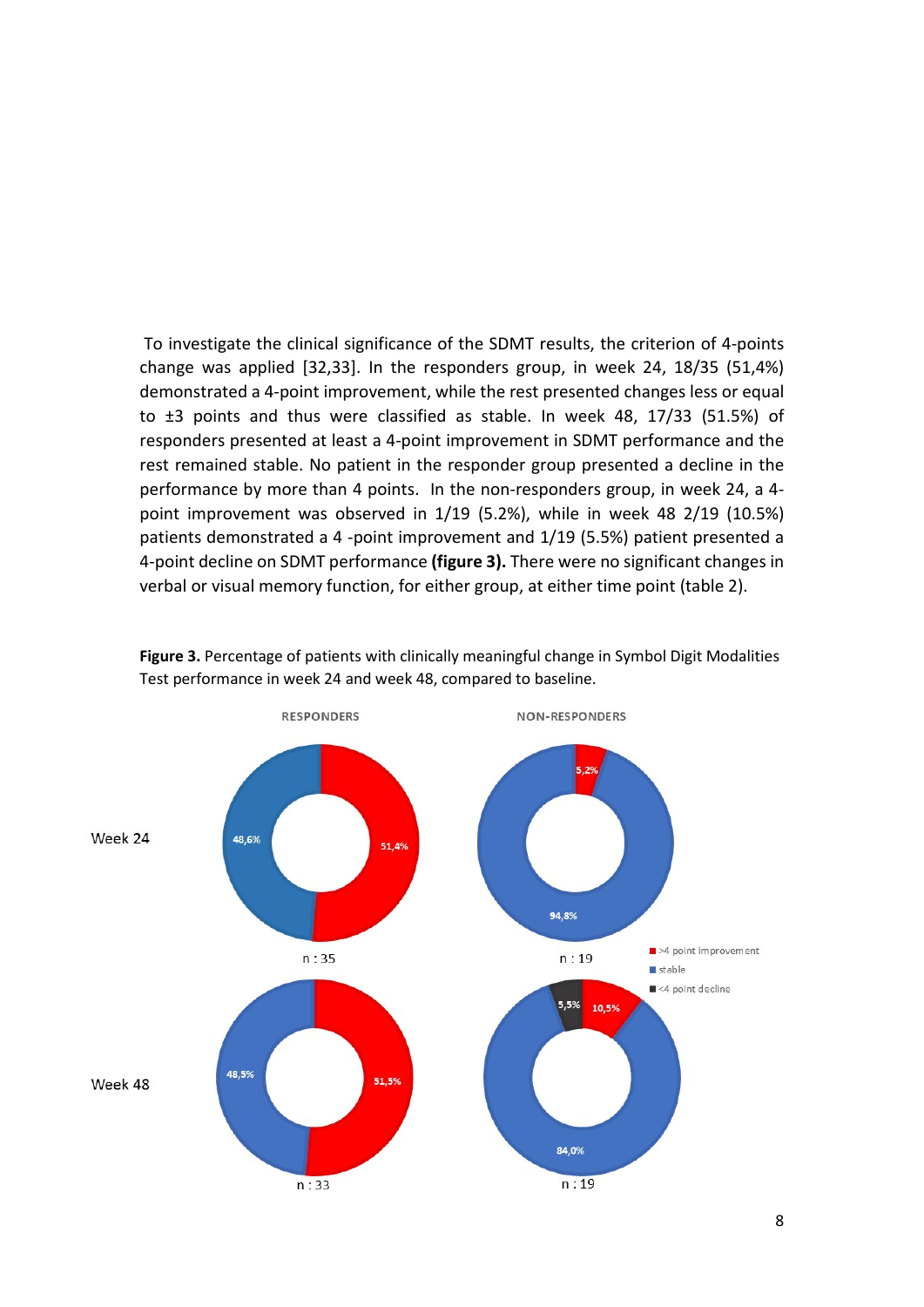#### *3.3 Fatigue, Mood and Quality of Life*

There were also no significant changes in fatigue or mood for either group, at either time point (table 2). However, there was a significant improvement in MSIS-29 for the responders at both time points, compared to baseline (week 24, p<0.001; week 48, p=0.04). There was no improvement in MS impact for the non-responders at either time point (figure 4). Responders also reported improvement in quality of life by the end of the study (week 24 p=0.1; week 48 p=0.03). Once again, there was no improvement in quality of life for the non-responders at either time point (figure 5).



**Figure 4:** Subjects' score in MSIS-29 questionnaire. \* p=0.05, \*\* p<0.001.

**Figure 5.** Subjects' score in MusiQoL questionnaire. \* p=0.05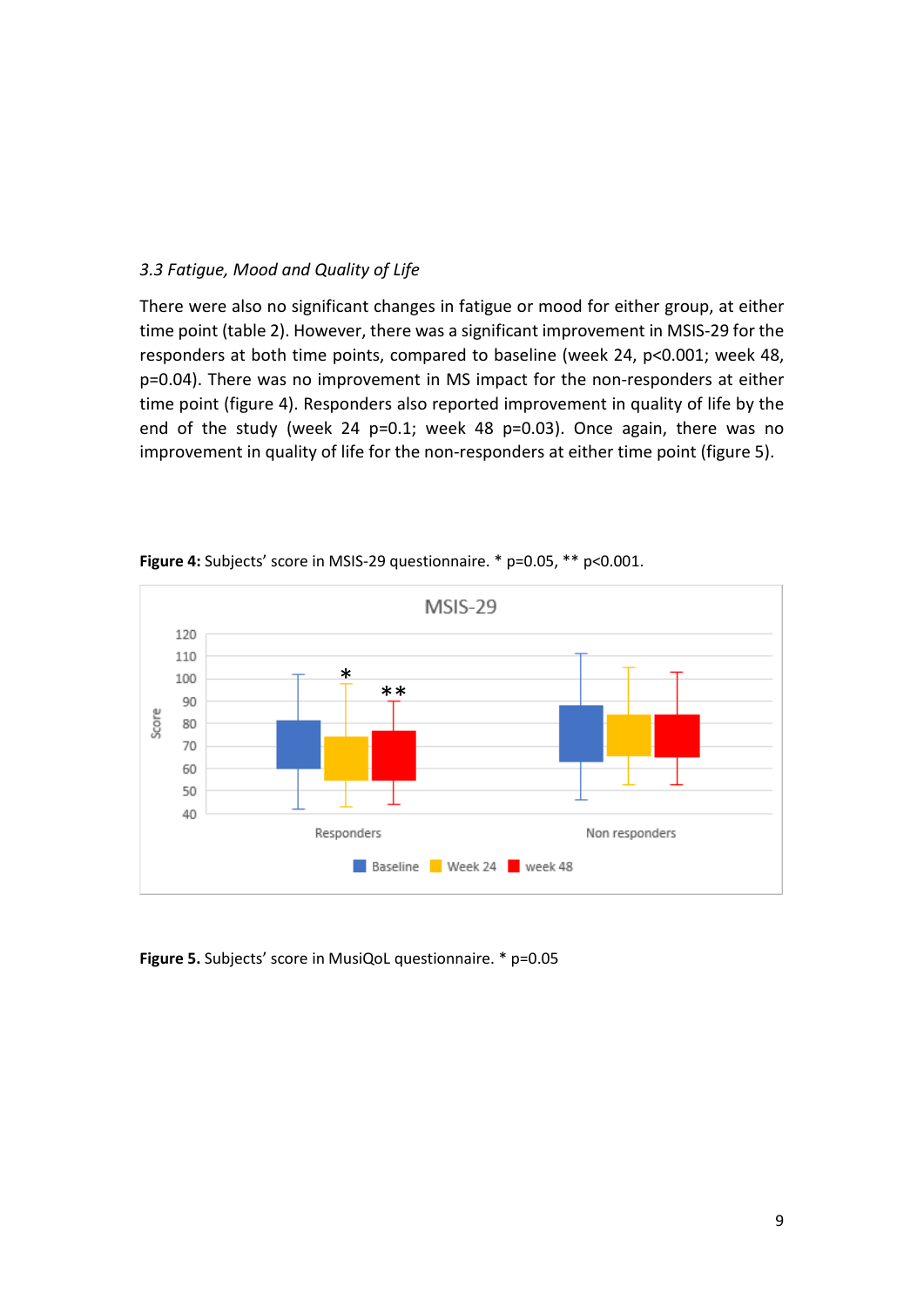

# *3.5 Safety*

Overall, adverse events possibly related to treatment were mild and the majority of them occurred during the first two weeks. Gastrointestinal disturbances and dizziness were the two most frequently reported events. Both were mild and self -limited. One patient reported a urinary tract infection which resolved with antibiotics. All other adverse events resolved without the need for any action. All adverse events possibly related to treatment are presented in **table 3.** Regarding adverse events non-related to treatment, a patient experienced a severe relapse and therefore left the study. Also, one patient presented Grade II lymphopenia due to concomitant disease modifying treatment (DMT).

| <b>Adverse event</b>           | <b>Number of events</b> | % of patients |
|--------------------------------|-------------------------|---------------|
| Gastrointenstinal disturbances | $\mathcal{P}$           | 3.3           |
| <b>Diziness</b>                | $\mathcal{P}$           | 3.3           |
| Back pain                      | 1                       | 1.6           |
| Headache                       | 1                       | 1.6           |
| Itching                        | 1                       | 1.6           |
| Urinary tract infection        |                         | 1.6           |

**Table 3:** Adverse events possibly related to treatment, during study duration.

## **4. Discussion**

The potential benefits of PR fampridine on other functions besides walking ability have been studied before, however few studies have investigated the effect of fampridine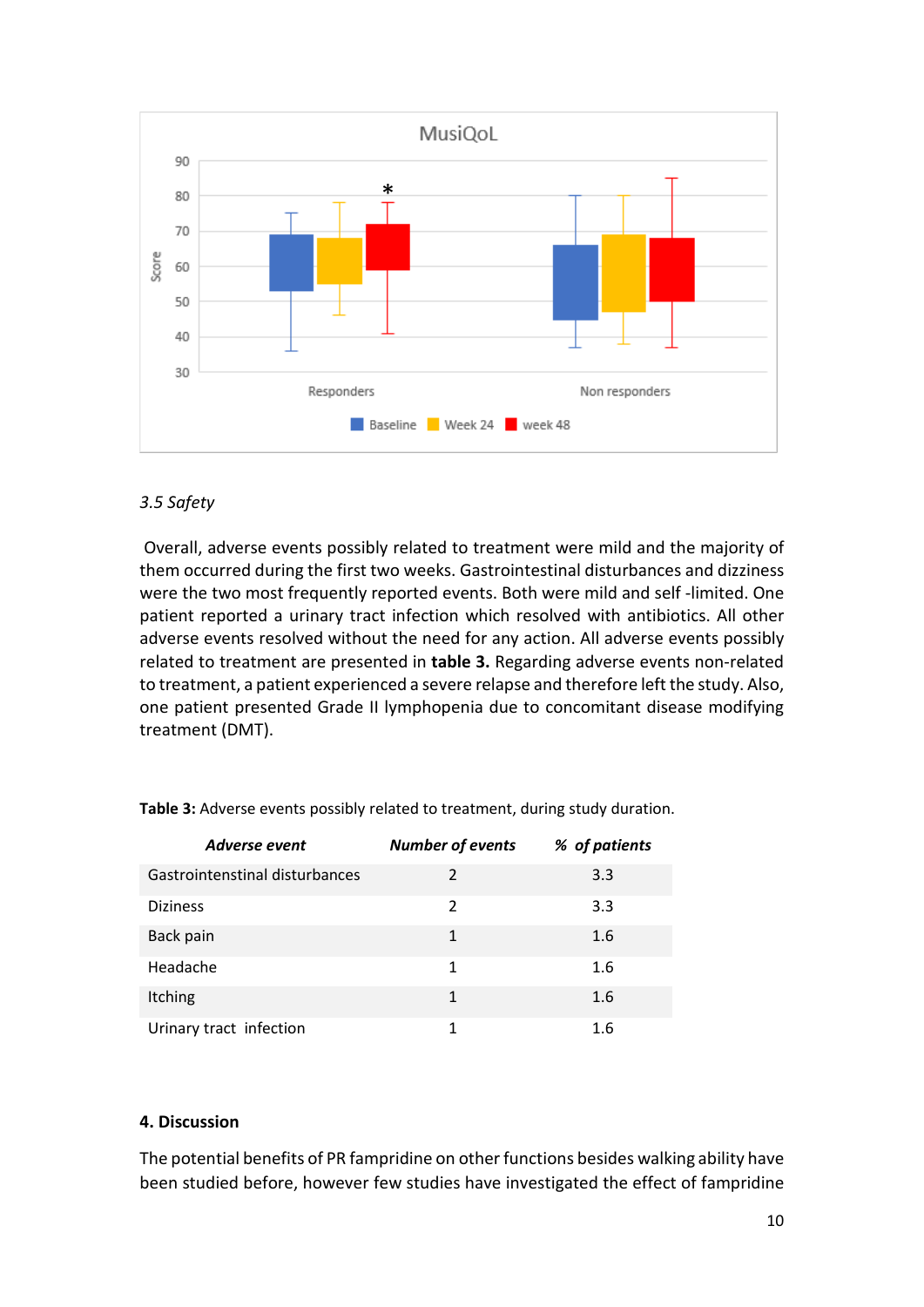treatment in the longer term. Improvements in walking ability over a year or more have frequently been reported in responders [17,18,34]. The effect we reported of improved walking reducing EDSS scores for responders on fampridine has been previously noted [34]. Our study has reported significant improvements for responders at 6 and 12 months on information processing speed, measured by the SDMT, but not on verbal or visual memory. About 50% of MS patients treated with fampridine presented a clinically meaningful improvement in SDMT scores after both 6 and 12 months.

These findings are in accordance with previous studies that used SDMT as an outcome measure. In particular, Jensen et al. reported improvement in SDMT scores after 1 month of fampridine treatment [19]. In a small study with 10 PPMS patients, improvement in SDMT scores was observed after 6 months on treatment. [35] More recently, in a study with 134 patients and 77 healthy controls, improvement in information processing speed was demonstrated after 6 months on fampridine treatment. [36]

A previous fampridine study showed significant improvement for information processing speed, as measured by the PASAT, after 9-12 months of treatment [18]. Another study with four weeks' fampridine treatment in a crossover design reported no treatment effect for information processing speed, again measured on the PASAT [37]. An even shorter study with 14 days' Dalfampridine treatment failed to show a treatment effect on the PASAT [34].

Impaired information processing speed in MS has been attributed to a 'disconnection syndrome' [38]; transmission of high speed signals may be weakened in demyelinated axons. Fampridine penetrates the blood-brain barrier[39] and improves impaired axonal conduction by selectively blocking potassium channels [40], therefore an improvement of conduction in cognitive circuits could explain our study results. However, this potential mechanism should further be explored with experimental research. Interestingly, although preclinical studies have suggested a role for specific potassium channels in learning and memory [41], in this study no beneficial effects of PR fampridine were observed regarding memory. Impairment in memory is often observed in MS and is attributed to delayed retrieval due to the mechanisms described above but may also require the integrity of specific areas involved in memory storage. [42,43].

Patient reported outcomes regarding the impact of MS in everyday functioning and quality of life may provide important additional information to clinicians regarding response to treatment [44,45]. In this study, a sustained improvement regarding the impact of MS in daily instrumental activities, as measured by MSIS-29, was observed. An overall improvement of quality of life was also reported after one year on fampridine treatment and these findings might reflect the improvement in walking ability and cognitive processing speed also observed in the responders group. Our results are consistent with previous findings. An improvement in MSIS-29 scores was observed after 6 months treatment with fampridine in a previous double-blind study.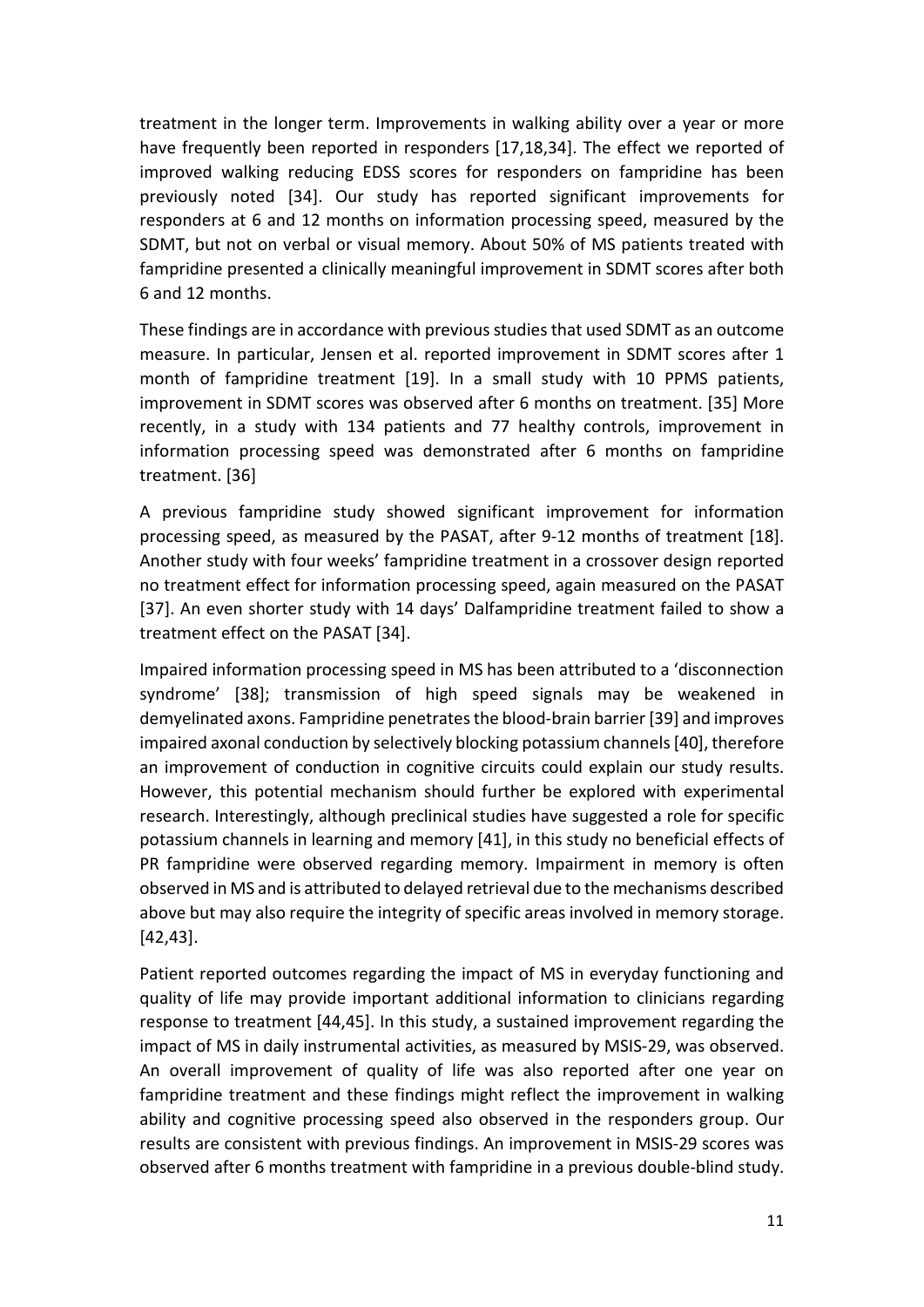[46] The large, open label ENABLE study's participants demonstrated significant improvement in health-related quality of life, measured by the SF-36. [13] and patients treated with fampridine have also reported improvement in working ability and social life [47].

In this study there was a trend towards improvement in fatigue among responders, but this did not reach statistical significance. A recent double-blind, placebocontrolled study with 32 MS patients reported improvement in physical fatigue after 2-years of fampridine treatment. [20] A treatment effect on fatigue after only 14 days' Dalfampridine treatment has been reported [34]. The four-week treatment crossover trial of fampridine reported a significant treatment effect on cognitive fatigue, determined by comparing performance on early and late PASAT items [37]. We found no significant change in mood.

Interestingly enough, the vast majority of the PPMS patients were responders, despite the general though not evidence – based impression for the contrary. However, in the long-term efficacy studies of fampridine in MS [16,17] no valid correlation was detected between patient's responsiveness to fampridine and the specific type of MS, whereas PPMS patients exhibited significant positive effects.

This open label observational study provided data to support the potential benefits of fampridine treatment in various domains besides walking ability. However, there are several limitations of this study, such as the small sample size. The impact of DMTs and physiotherapy were not taken into consideration as possible confounding factors. However, none of the patients switched DMT 6 months prior to the study and during the study duration. In addition, subjects with the progressive forms of the disease were over represented in this study. We also selected patients who were not taking symptomatic medications. Since this was a non-interventional study, the nonresponder group did not continue on the medication. However, these patients might have responded in certain cognitive aspects apart from their response to walking. Large scale, double blind studies could further explore the long-term impact of PR fampridine in various domains and provide more robust findings.

## **5. Conclusions**

The IGNITE study demonstrated a significant improvement in cognitive processing speed and impact of MS in daily activities after fampridine treatment. Study data have provided some evidence that fampridine treatment may have a longer term beneficial effect on quality of life, but not on mood and fatigue. The mechanism that explains why some patients respond to treatment whilst others do not, remainsto be explored in future studies. Further investigation regarding brain and cognitive reserve may provide additional information regarding response to treatment.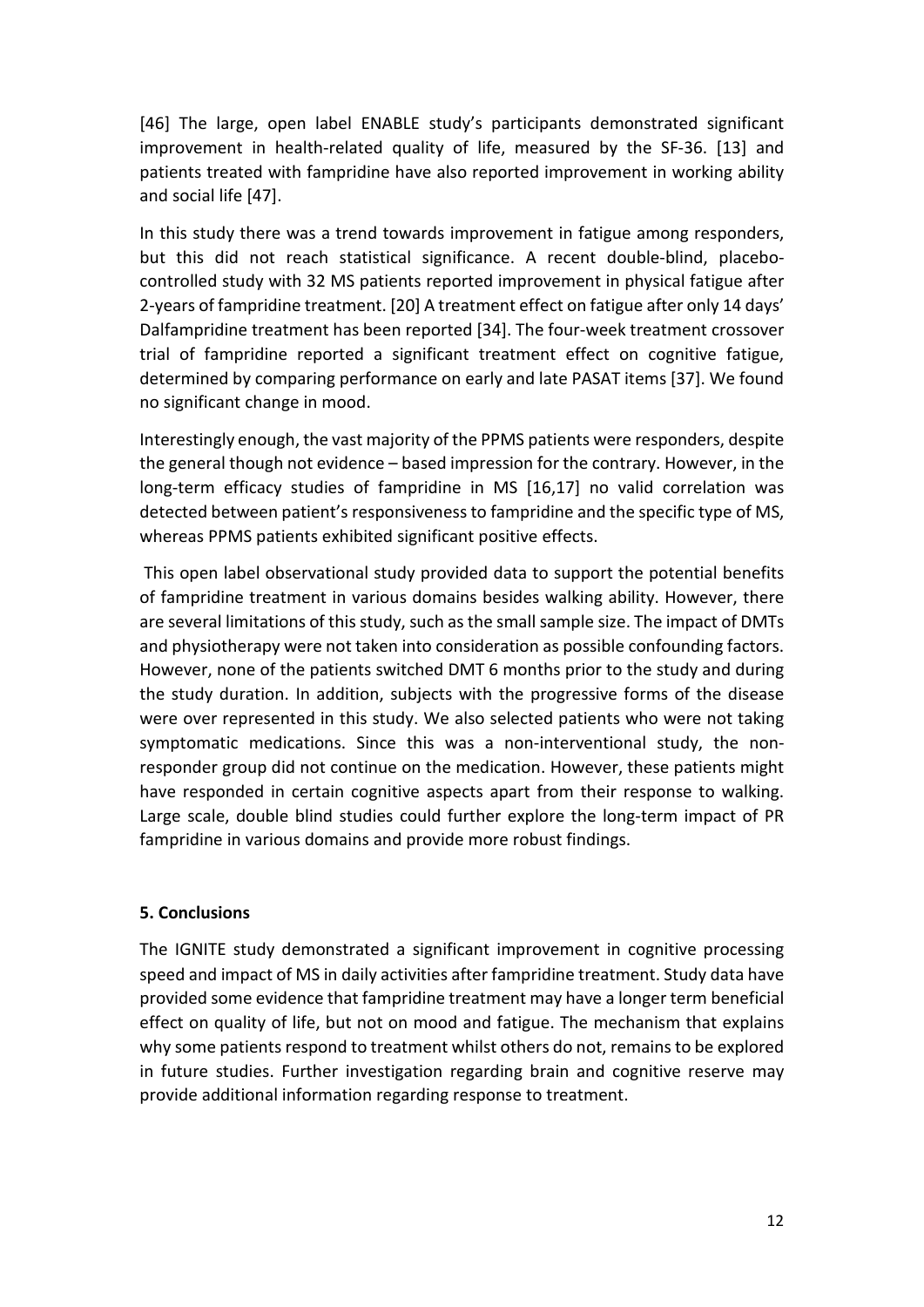*Funding: Study is supported by a Biogen investigator-initiated trial grant via the Aristotle University Research Committee*

*Acknowledgements: Authors would like to thank Nikolao Mandora for his valuable help in data handling.* 

# *Disclosures:*

*Dr C Bakirtzis has received research funding and/or honoraria from Novartis, Genesis Pharma, Sanofi -Aventis, Specifar, Biogen.* 

*Prof. DW Langdon has participated in speaker bureau for Bayer, Merck, Almirall, Execemed, TEVA, Roche, Novartis, Biogen, Sanofi; has had consultancy from Novartis, Bayer, Merck, Biogen, TEVA, Sanofi; has had research grants from Bayer, Merck, Novartis, Biogen. All are paid into DL's institution.*

*Dr I Nikolaidis has received research funding and/or honoraria form Merck, Sanofi-Aventis and Genesis Pharma.*

*Dr MK Boziki has received research funding and/or honoraria από Biogen, Genesis, Teva, Merck, Novartis,*

*Prof. N Grigoriadis has received research funding and/or honoraria from Novartis, Genesis Pharma, Sanofi-Aventis, Specifar, Biogen, Roche, Merck, Teva.*

*All other authors have no disclosures to report.*

## **References:**

1. Rolak LA. Multiple Sclerosis: It's Not the Disease You Thought It Was. Clinical Medicine and Research. 2003;1(1):57-60. PMCID[:PMC1069023](https://www.ncbi.nlm.nih.gov/pmc/articles/PMC1069023/)

2. Larocca NG. Impact of walking impairment in multiple sclerosis: Perspectives of patients and care partners. 2011;4(3):189-201. doi: 10.2165/11591150-000000000- 00000.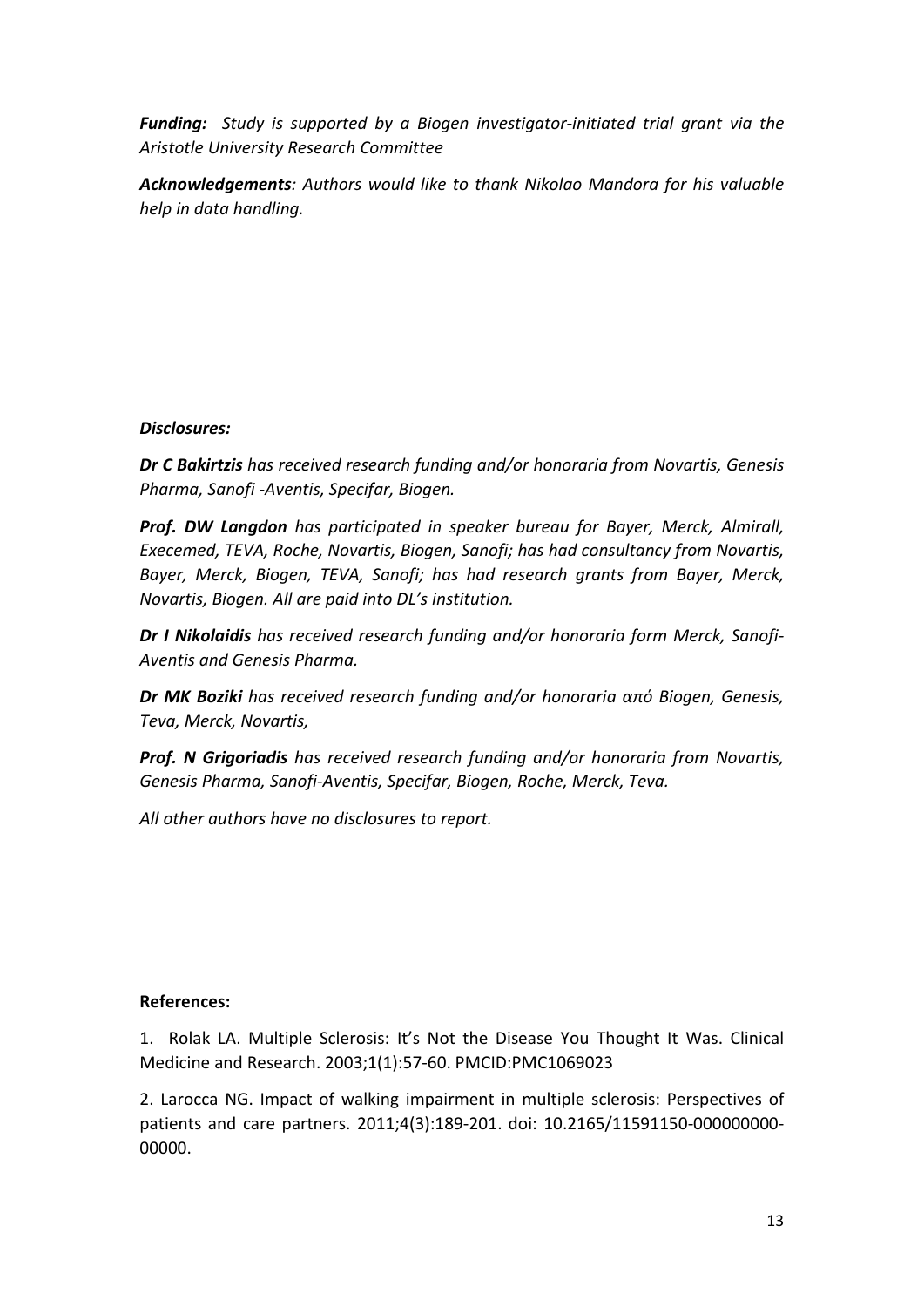3.Salter AR et al. Impact of loss of mobility on instrumental activities of daily living and socioeconomic status in patients with MS. Curr Med Res Opin. 2010; 26:493-500. doi: 10.1185/03007990903500649.

4. Hessen C et al. Patient perception of bodily functions in multiple sclerosis: Gait and visual function are the most valuable. Multiple Sclerosis. 2008; 14:988-991. doi: 10.1177/1352458508088916.

5. Feys P, Bibby BM, Baert I et al. Walking capacity and ability are more impaired in progressive compared to relapsing types of multiple sclerosis. Eur J Phys Rehabil Med. 2015;51(2):207-210. PMID:25180640

6[.Jongen PJ,](https://www.ncbi.nlm.nih.gov/pubmed/?term=Jongen%20PJ%5BAuthor%5D&cauthor=true&cauthor_uid=22513513) [Ter Horst AT,](https://www.ncbi.nlm.nih.gov/pubmed/?term=Ter%20Horst%20AT%5BAuthor%5D&cauthor=true&cauthor_uid=22513513) [Brands AM.](https://www.ncbi.nlm.nih.gov/pubmed/?term=Brands%20AM%5BAuthor%5D&cauthor=true&cauthor_uid=22513513) Cognitive impairment in multiple sclerosis. Minerva Medica 2012 April;103(2):73- 96 PMID: 22513513

7. Braley T, Chervin R. Fatigue in Multiple Sclerosis: Mechanisms, Evaluation, and Treatment, [Sleep.](https://www.ncbi.nlm.nih.gov/pmc/articles/PMC2910465/) 2010 Aug 1; 33(8): 1061–1067. PMCID: PMC2910465 PMID: [20815187](https://www.ncbi.nlm.nih.gov/pubmed/20815187)

8. Siegert, R, Abernethy D. Depression in multiple sclerosis: a review. [J Neurol](https://www.ncbi.nlm.nih.gov/pmc/articles/PMC1739575/)  [Neurosurg Psychiatry,](https://www.ncbi.nlm.nih.gov/pmc/articles/PMC1739575/) 2005;76(4), 469–475.doi: [10.1136/jnnp.2004.054635](https://dx.doi.org/10.1136%2Fjnnp.2004.054635)

9. Penner I.-K. Evaluation of cognition and fatigue in multiple sclerosis: daily practice and future directions. Acta Neurologica Scandinavica, 2016;134(Suppl. 200):19–23. <https://doi.org/10.1111/ane.12651>

10. Bostock H, Sears TA, Sherratt RM. The effects of 4-aminopyridine and tetraethylammonium ions on normal and demyelinated mammalian nerve fibres. J Physiol 1981; 313:301 – 15. PMID: 7277221 PMCID[:PMC1274452](https://www.ncbi.nlm.nih.gov/pmc/articles/PMC1274452/)

11. Goodman AD, Brown TR, Edwards KR et al. A phase 3 trial of extended release oral dalfampridine in multiple sclerosis. [Ann Neurol.](https://www.ncbi.nlm.nih.gov/pubmed/?term=Goodman+AD%2C+Brown+TR%2C+Edwards+KR+et+al+(2010)+A+phase+3+trial+of+extended+release+oral+dalfampridine+in+multiple+sclerosis.+Ann+Neurol+68%3A494%E2%80%93502) 2010 Oct;68(4):494-502. doi: 10.1002/ana.22240.

12. Goodman AD, Brown TR, Krupp LB et al (2009) Sustained release oral fampridine in multiple sclerosis: a randomised, double-blind, controlled trial. [Lancet.](https://www.ncbi.nlm.nih.gov/pubmed/19249634) 2009 Feb 28;373(9665):732-8. doi: 10.1016/S0140-6736(09)60442-6.

13. Macdonell R, Nagels G, Laplaud D et al. Improved patient-reported health impact of multiple sclerosis: The ENABLE study of PR-fampridine. [Mult Scler.](https://www.ncbi.nlm.nih.gov/pubmed/26447066) 2016 Jun;22(7):944-54. doi: 10.1177/1352458515606809.

14. Ongagna JC, Berthe C, Courtois S, et al. (2015) Tolerance and Efficacy of Fampyra in Real-Life Cohort of Patients with Multiple Sclerosis. J Clin Cell Immunol 6: 355. doi:10.4172/2155-9899.1000355

15. Prugger M, Berger T. Assessing the long-term clinical benefit of prolonged-release fampridine tablets in a real-world setting: a review of 67 cases. [Patient Relat Outcome](https://www.ncbi.nlm.nih.gov/pubmed/24187513)  [Meas.](https://www.ncbi.nlm.nih.gov/pubmed/24187513) 2013 Oct 23; 4:75-85. doi: 10.2147/PROM.S42957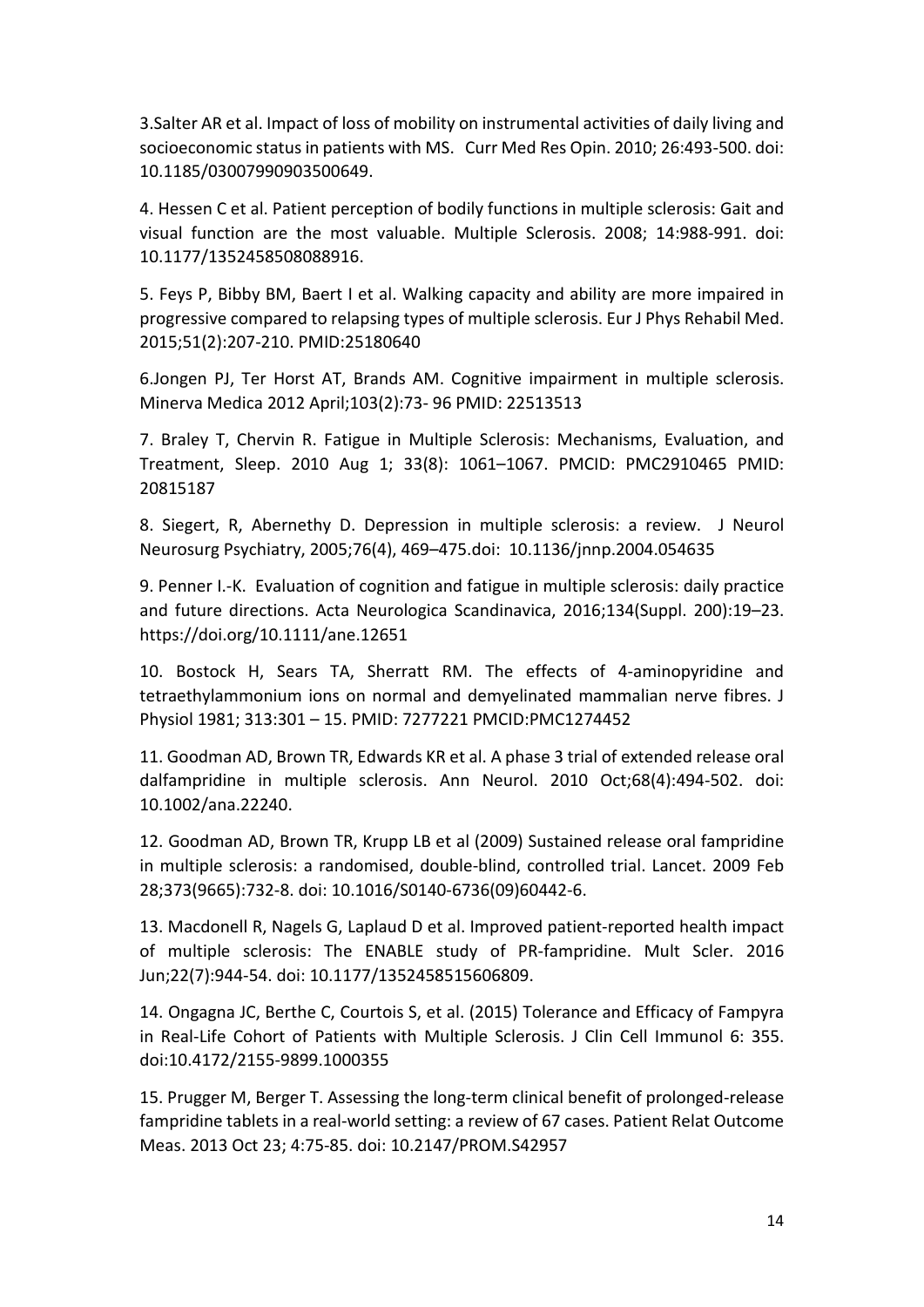16. Goodman AD, Bethoux F, Brown TR et al, (2015). Long-term safety and efficacy of dalfampridine for walking impairment in patients with multiple sclerosis: Results of open-label extensions of two Phase 3 clinical trials. [Mult Scler.](https://www.ncbi.nlm.nih.gov/pubmed/25583832) 2015 Sep;21(10):1322- 31. doi: 10.1177/1352458514563591

17. Filli L, Zörner B, Kapitza S et al. Monitoring long-term efficacy of fampridine in gaitimpaired patients with multiple sclerosis. Neurology Feb 2017, 88 (9) 832-841 doi: 10.1212/WNL.0000000000003656

18. Ruck T, Bittner S, Simon OJ et al, Long-term effects of dalfampridine in patients with multiple sclerosis. J Neurol Sci 2014 Feb 15;337(1-2):18-24. doi: 10.1016/j.jns.2013.11.011.

19. Jensen H, Ravnborg M et al Changes in cognition, arm function and lower body function after Slow-Release Fampridine treatment. [Mult Scler.](https://www.ncbi.nlm.nih.gov/pubmed/24852920) 2014 Dec;20(14):1872- 80. doi: 10.1177/1352458514533844

20. Broicher SD, Filli L, Geisseler O. et al. Positive effects of fampridine on cognition, fatigue and depression in patients with multiple sclerosis over 2 years. J Neurol (2018). <https://doi.org/10.1007/s00415-018-8796-9>

21. Allart E, Benoit A, Blanchard-Dauphin, A. et al. Sustained-released fampridine in multiple sclerosis: effects on gait parameters, arm function, fatigue, and quality of life[.J Neurol.](https://www.ncbi.nlm.nih.gov/pubmed/26041616) 2015 Aug;262(8):1936-45. doi: 10.1007/s00415-015-7797-1.

22. Sagawa Y, Magnin E, Paillot, L., et al. Fampridine and quality of life in individuals with multiple sclerosis[. Springerplus.](https://www.ncbi.nlm.nih.gov/pubmed/27462518) 2016 Jul 13;5(1):1070. doi: 10.1186/s40064-016- 2776-2

23. Langdon DW, Amato MP, Boringa J et al. Recommendations for a Brief International Cognitive Assessment for Multiple Sclerosis (BICAMS). Mult Scler. 2012 Jun;18(6):891-8.

24. Polychroniadou, E, Bakirtzis C, [Langdon D](https://www.ncbi.nlm.nih.gov/pubmed/?term=Langdon%20D%5BAuthor%5D&cauthor=true&cauthor_uid=27645348) et al Validation of the Brief International Cognitive Assessment for Multiple Sclerosis (BICAMS) in Greek population with multiple sclerosis. [Mult Scler Relat Disord.](https://www.ncbi.nlm.nih.gov/pubmed/27645348) 2016 Sep;9:68-72. doi: 10.1016/j.msard.2016.06.011.

25. Benedict RHB, Smerbeck A, Parikh R. Reliability and equivalence of alternate forms for the Symbol Digit Modalities Test: Implications for multiple sclerosis clinical trials. [Mult Scler.](https://www.ncbi.nlm.nih.gov/pubmed/22277740) 2012 Sep;18(9):1320-5. doi: 10.1177/1352458511435717

26. Vlahou C, Kosmidis M, Dardagani A, et al. Development of the Greek Verbal Learning Test: Reliability, Construct Validity, and Normative Standards. [Arch Clin](https://www.ncbi.nlm.nih.gov/pubmed/23179043)  [Neuropsychol.](https://www.ncbi.nlm.nih.gov/pubmed/23179043) 2013 Feb;28(1):52-64. doi: 10.1093/arclin/acs099

27. Benedict RHB. (1997) Brief Visuospatial Memory Test - Revised: Professional manual. Odessa, Florida: Psychological Assessment Resources.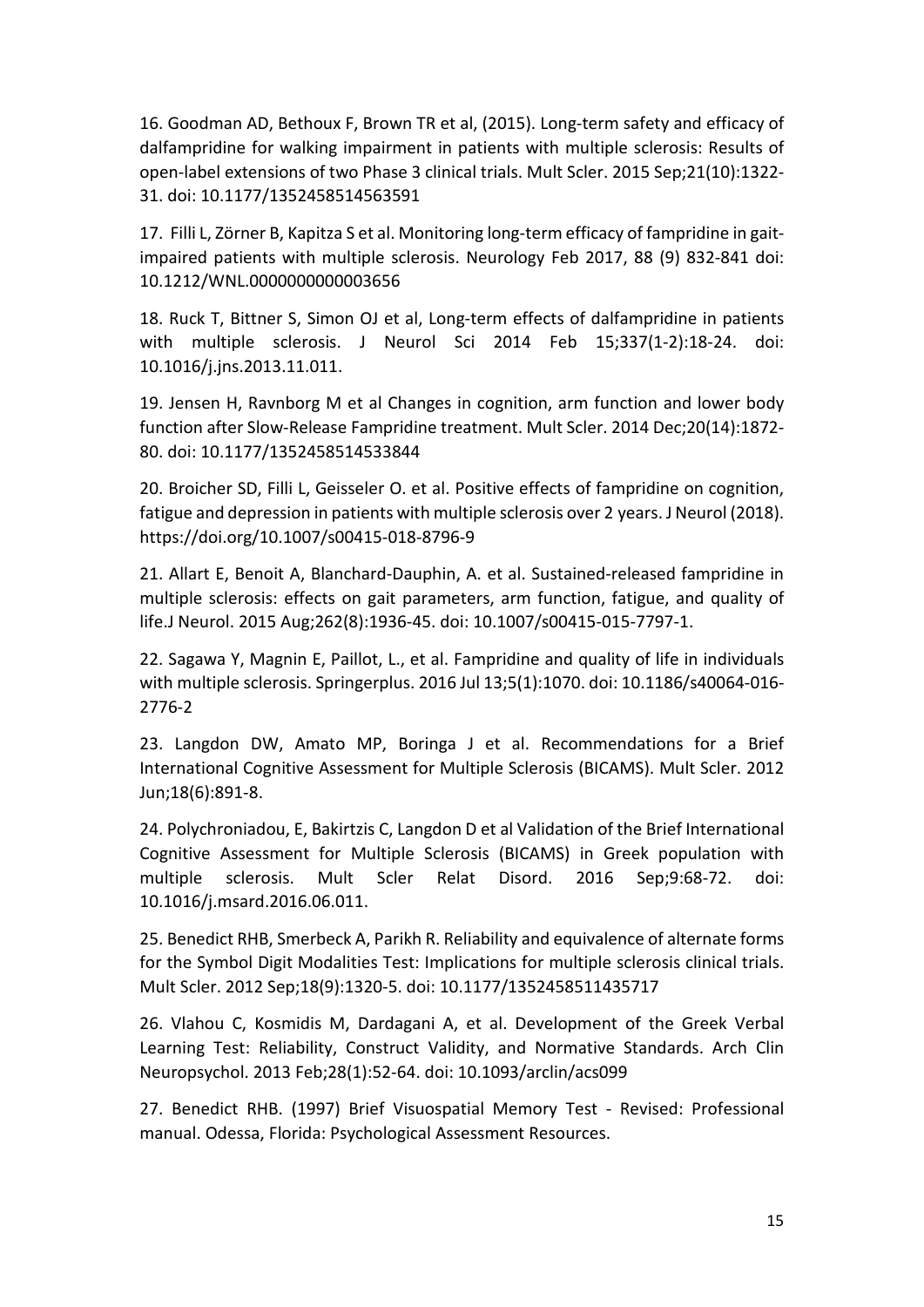28. Bakalidou D, Voumvourakis K, Tsourti Z et al. Validity and reliability of the Greek version of the Modified Fatigue Impact Scale in multiple sclerosis patients. [Int J Rehabil](https://www.ncbi.nlm.nih.gov/pubmed/24557490)  [Res.](https://www.ncbi.nlm.nih.gov/pubmed/24557490) 2014 Sep;37(3):271-6. doi: 10.1097/MRR.0000000000000057.

29. [Giannakou](https://www.researchgate.net/profile/Maria_Giannakou2) M, [Roussi](https://www.researchgate.net/profile/Pagona_Roussi) P, [Kosmides](https://www.researchgate.net/scientific-contributions/2087666981_M-E_Kosmides) M et al .Adaptation of the beck depression inventory-II to greek population Hellenic Journal of Psychology (2013) 10(2):120-146

30. [Hobart J,](https://www.ncbi.nlm.nih.gov/pubmed/?term=Hobart%20J%5BAuthor%5D&cauthor=true&cauthor_uid=11335698) [Lamping D,](https://www.ncbi.nlm.nih.gov/pubmed/?term=Lamping%20D%5BAuthor%5D&cauthor=true&cauthor_uid=11335698) [Fitzpatrick R](https://www.ncbi.nlm.nih.gov/pubmed/?term=Fitzpatrick%20R%5BAuthor%5D&cauthor=true&cauthor_uid=11335698) et al. The Multiple Sclerosis Impact Scale (MSIS-29): a new patient-based outcome measure. [Brain.](https://www.ncbi.nlm.nih.gov/pubmed/11335698) 2001 May;124(Pt 5):962-73. PMID:11335698

31. Triantafyllou N, Triantafillou A, Tsivgoulis, G. (2009). Validity and Reliability of the Greek Version of the Multiple Sclerosis International Quality-of-Life Questionnaire. [J](https://www.ncbi.nlm.nih.gov/pmc/articles/PMC2806539/)  [Clin Neurol.](https://www.ncbi.nlm.nih.gov/pmc/articles/PMC2806539/) 2009 Dec; 5(4): 173–177. doi: [10.3988/jcn.2009.5.4.173](https://dx.doi.org/10.3988%2Fjcn.2009.5.4.173)

32. Benedict RH, DeLuca J, Phillips G et al. Validity of the Symbol Digit Modalities Test as a cognition performance outcome measure for multiple sclerosis. Mult Scler. 2017;23(5):721-733. doi:10.1177/1352458517690821.

33. Morrow SA, Drake A, Zivadinov R et al. Predicting loss of employment over three years in multiple sclerosis: Clinically meaningful cognitive decline. [Clin Neuropsychol.](https://www.ncbi.nlm.nih.gov/pubmed/20830649) 2010 Oct;24(7):1131-45. doi: 10.1080/13854046.2010.511272

34. Korsen M, Kunz R, Schminke U et al. Dalfampridine effects on cognition, fatigue, and dexterity. Brain Behav. 2016 Nov 11;7(1):e00559. doi: 10.1002/brb3.559.

35. González-Suárez I, Orviz-Garcia A, López-Pérez F et al. Fampyra also improves manual skills and information processing speed in PPMS patients. ECTRIMS Online Library. Oct 9, 2015; 115305

36. Ozakbas S, Kahraman T, Aslan T et al, [Extremities and Cognition: Fampridine](https://actrims.confex.com/actrims/2018/meetingapp.cgi/Paper/3019)  [Effect.](https://actrims.confex.com/actrims/2018/meetingapp.cgi/Paper/3019) ACTRIMS forum 2018 abstracts. <https://actrims.confex.com/actrims/2018/meetingapp.cgi/Paper/3019>

37. Morrow SA, Rosehart H, Johnson AM. The effect of Fampridine-SR on cognitive fatigue in a randomized double-blind crossover trial in patients with MS. Mult Scler Relat Disord. 2017 Jan;11:4-9. doi: 10.1016/j.msard.2016.10.011.

38. [Calabrese P,](https://www.ncbi.nlm.nih.gov/pubmed/?term=Calabrese%20P%5BAuthor%5D&cauthor=true&cauthor_uid=17503122) [Penner IK](https://www.ncbi.nlm.nih.gov/pubmed/?term=Penner%20IK%5BAuthor%5D&cauthor=true&cauthor_uid=17503122) Cognitive dysfunctions in multiple sclerosis--a "multiple disconnection syndrome"? [J Neurol.](https://www.ncbi.nlm.nih.gov/pubmed/17503122) 2007; 254 Suppl 2: II18-21. DOI[:10.1007/s00415-](https://doi.org/10.1007/s00415-007-2006-5) [007-2006-5](https://doi.org/10.1007/s00415-007-2006-5)

39. Kim, E.S. Fampridine Prolonged Release: A Review in Multiple Sclerosis Patients with Walking Disability. Drugs (2017) 77: 1593. [https://doi.org/10.1007/s40265-017-](https://doi.org/10.1007/s40265-017-0808-z) [0808-z](https://doi.org/10.1007/s40265-017-0808-z)

40. Dunn J, Blight A. Dalfampridine: a brief review of its mechanism of action and efficacy as a treatment to improve walking in patients with multiple sclerosis. [Curr](https://www.ncbi.nlm.nih.gov/pubmed/21595605)  [Med Res Opin.](https://www.ncbi.nlm.nih.gov/pubmed/21595605) 2011 Jul;27(7):1415-23. doi: 10.1185/03007995.2011.583229